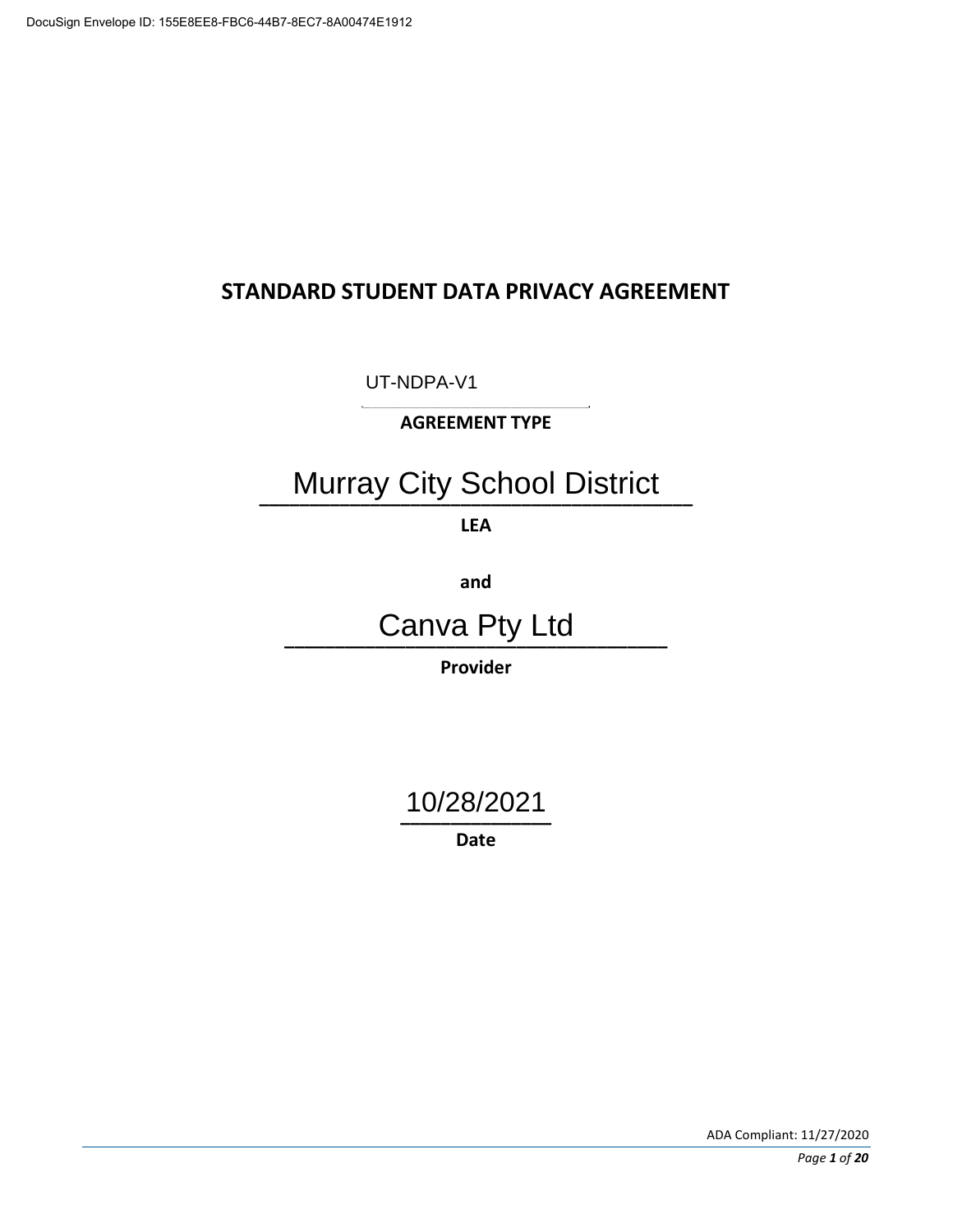and is entered into by and between: This Student Data Privacy Agreement ("**DPA**") is entered into on the date of full execution (the "**Effective Date**") South Commerce Drive,

[Murray City School District ], located at [<sup>Orem, Utah 84058</sup>]] (the "**Local Education Agency**" or "**LEA**") and<br>[Canva Pty Ltd [110 Kippax St, Surry Hills, NS] (the "**Provider**"). [Canva Pty Ltd J. located at [110 Kippax St, Surry Hills, NS] (the "**Provider**").

**WHEREAS**, the Provider is providing educational or digital services to LEA.

 **WHEREAS**, the Provider and LEA recognize the need to protect personally identifiable student information and other regulated data exchanged between them as required by applicable laws and regulations, such as the Family Educational Rights and Privacy Act ("**FERPA**") at 20 U.S.C. § 1232g (34 CFR Part 99); the Children's Online Privacy Protection Act ("COPPA") at 15 U.S.C. § 6501-6506 (16 CFR Part 312), applicable state privacy laws and regulations and

 **WHEREAS**, the Provider and LEA desire to enter into this DPA for the purpose of establishing their respective obligations and duties in order to comply with applicable laws and regulations.

**NOW THEREFORE**, for good and valuable consideration, LEA and Provider agree as follows:

1. A description of the Services to be provided, the categories of Student Data that may be provided by LEA to Provider, and other information specific to this DPA are contained in the Standard Clauses hereto.

#### 2. **Special Provisions.** *Check if Required*

If checked, the Supplemental State Terms and attached hereto as **Exhibit "G"** are hereby incorporated by reference into this DPA in their entirety.

If checked, LEA and Provider agree to the additional terms or modifications set forth in **Exhibit "H". (Optional)**

If Checked, the Provider, has signed **Exhibit "E"** to the Standard Clauses, otherwise known as General Offer of Privacy Terms

- In the event there is conflict between the terms of the DPA and any other writing, including, but not limited to the Service Agreement and Provider Terms of Service or Privacy Policy the terms of this DPA 3. In the event of a conflict between the SDPC Standard Clauses, the State or Special Provisions will control. shall control.
- 4. This DPA shall stay in effect for three years. Exhibit E will expire 3 years from the date the original DPA was signed.
- 5. The services to be provided by Provider to LEA pursuant to this DPA are detailed in **Exhibit "A"** (the "**Services**").
- via e-mail transmission, or first-class mail, sent to the designated representatives below. 6. **Notices**. All notices or other communication required or permitted to be given hereunder may be given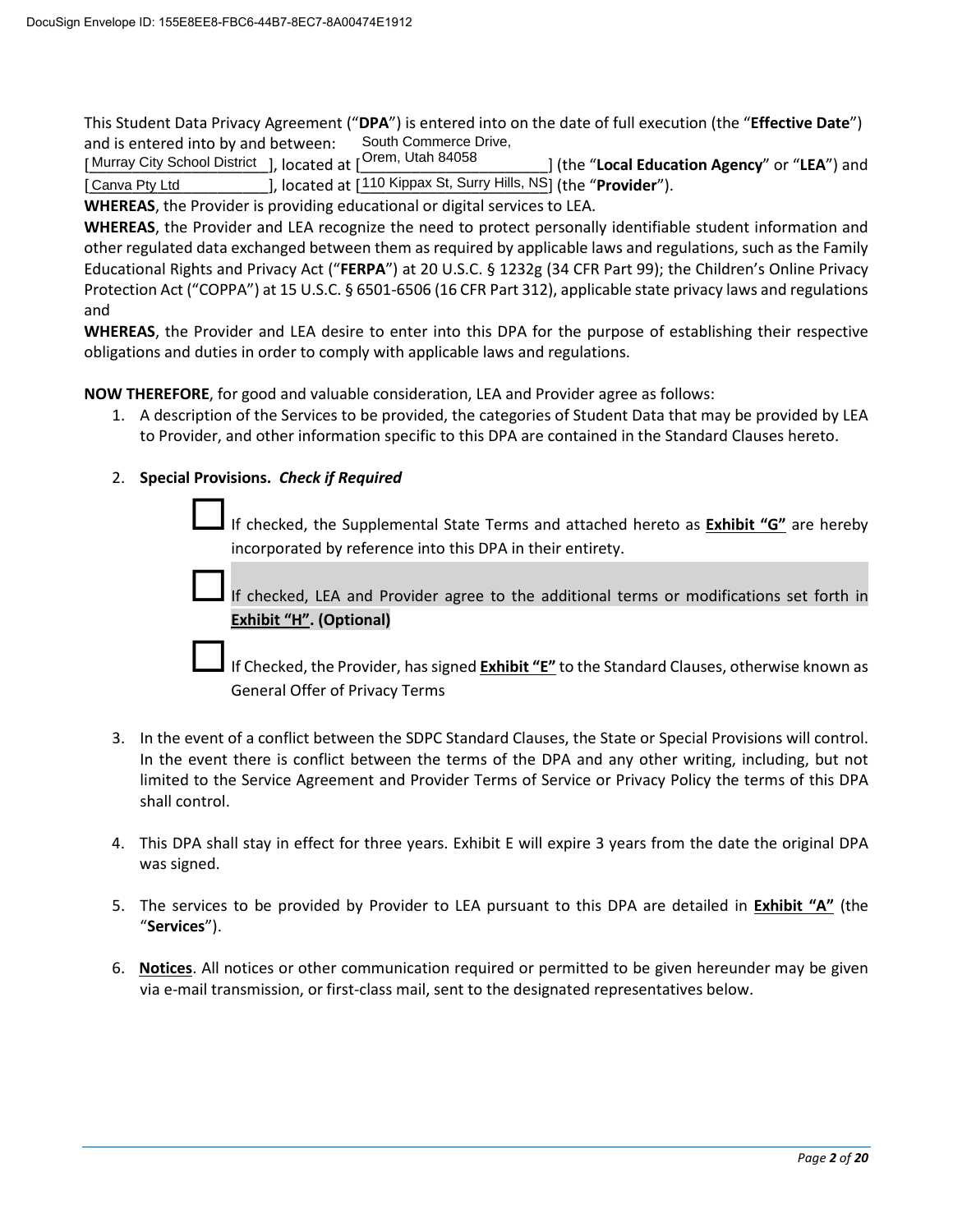| The designated representative for the LEA for this DPA is:<br><sub>Name:</sub> Geri Smith      | Title: Technology Director<br>$\overline{R}$ |
|------------------------------------------------------------------------------------------------|----------------------------------------------|
| South Commerce Drive, Orem, Utah 84058                                                         |                                              |
|                                                                                                |                                              |
|                                                                                                |                                              |
|                                                                                                |                                              |
| The designated representative for the Provider for this DPA is:<br><sub>Name:</sub> Jaqui Davy | <b>COUNDER</b> Title: Legal Counsel          |
| Address: 110 Kippax St, Surry Hills, NSW Australia 2010                                        |                                              |
|                                                                                                |                                              |
| IN WITNESS WHEREOF, LEA and Provider execute this DPA as of the Effective Date.                |                                              |
| LEA Murray City School District<br>By: Missy Hamilton                                          | November 3, 2021   11:55 PDT                 |
| Printed Name: <b>MISSY Hamilton</b> Title/Position: Director of Elementary Edu                 | Director of Elementary Education             |
| Provider <sub>L</sub> Canva Pty Ltd                                                            |                                              |
| By: ___________                                                                                | Date: 10/28/2021                             |
| Printed Name: Jason Wilmot                                                                     | Title/Position: Head of Education            |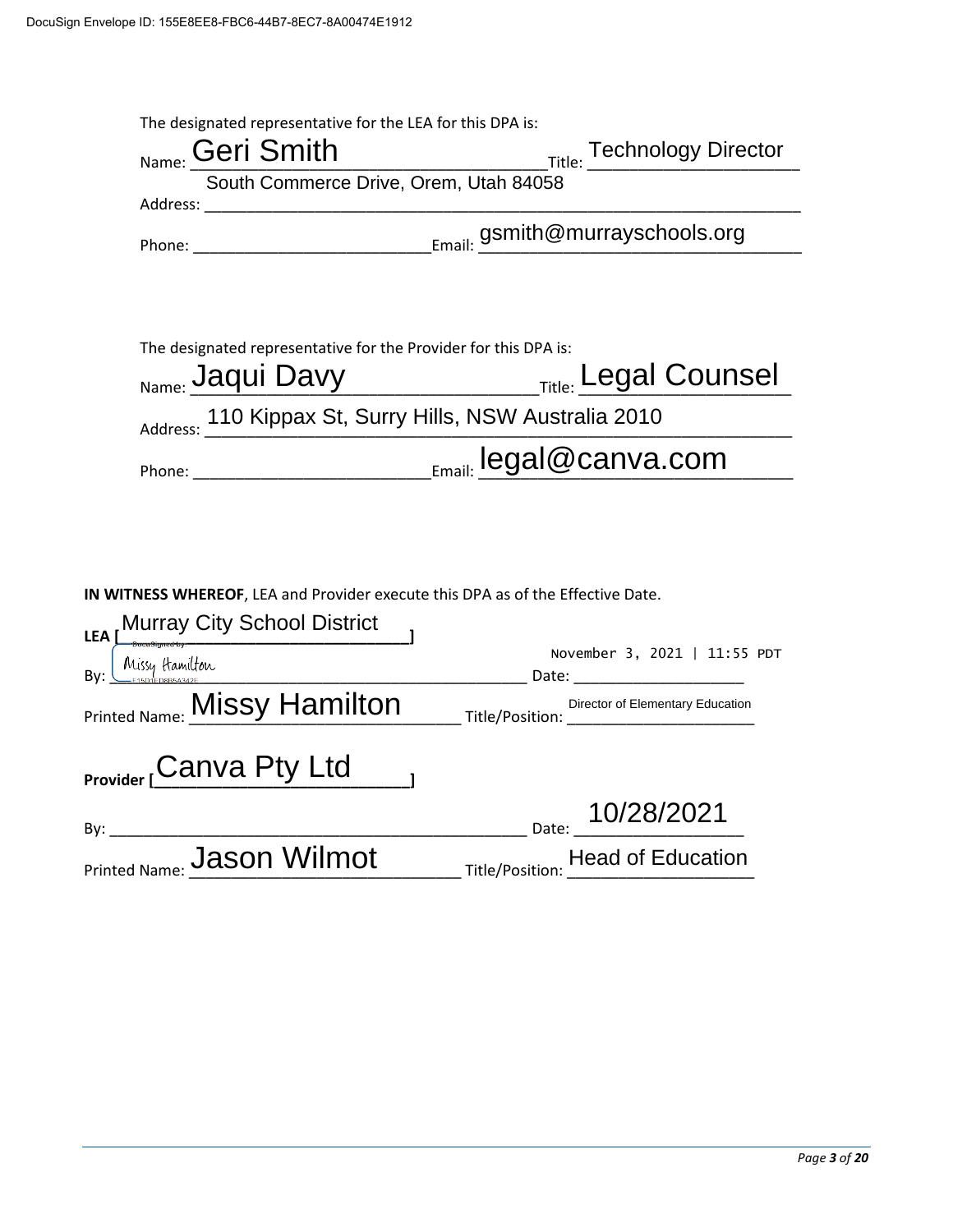#### **STANDARD CLAUSES**

Version 1.0

#### **ARTICLE I: PURPOSE AND SCOPE**

- Data including compliance with all applicable federal, state, and local privacy laws, rules, and regulations, the LEA. Provider shall be under the direct control and supervision of the LEA, with respect to its use of **1. Purpose of DPA**. The purpose of this DPA is to describe the duties and responsibilities to protect Student all as may be amended from time to time. In performing these services, the Provider shall be considered a School Official with a legitimate educational interest, and performing services otherwise provided by Student Data
- **2. Student Data to Be Provided**. In order to perform the Services described above, LEA shall provide Student Data as identified in the Schedule of Data, attached hereto as **Exhibit "B"**.
- **3. DPA Definitions**. The definition of terms used in this DPA is found in **Exhibit "C".** In the event of a conflict, to the Service Agreement, Terms of Service, Privacy Policies etc. definitions used in this DPA shall prevail over terms used in any other writing, including, but not limited

#### **ARTICLE II: DATA OWNERSHIP AND AUTHORIZED ACCESS**

- **1. Student Data Property of LEA**. All Student Data transmitted to the Provider pursuant to the Service   Agreement is and will continue to be the property of and under the control of the LEA. The Provider Service Agreement, shall remain the exclusive property of the LEA. For the purposes of FERPA, the the use of Student Data, notwithstanding the above. further acknowledges and agrees that all copies of such Student Data transmitted to the Provider, including any modifications or additions or any portion thereof from any source, are subject to the provisions of this DPA in the same manner as the original Student Data. The Parties agree that as between them, all rights, including all intellectual property rights in and to Student Data contemplated per the Provider shall be considered a School Official, under the control and direction of the LEA as it pertains to
- erroneous information, and procedures for the transfer of student-generated content to a personal required under state law for an LEA to respond to a parent or student, whichever is sooner) to the LEA's request for Student Data in a student's records held by the Provider to view or correct as necessary. In the event that a parent of a student or other individual contacts the Provider to review any of the Student **2. Parent Access**. To the extent required by law the LEA shall establish reasonable procedures by which a parent, legal guardian, or eligible student may review Education Records and/or Student Data correct account, consistent with the functionality of services. Provider shall respond in a reasonably timely manner (and no later than forty five (45) days from the date of the request or pursuant to the time frame Data accessed pursuant to the Services, the Provider shall refer the parent or individual to the LEA, who will follow the necessary and proper procedures regarding the requested information.
- **3. Separate Account**. If Student-Generated Content is stored or maintained by the Provider, Provider shall, at the request of the LEA, transfer, or provide a mechanism for the LEA to transfer, said Student-Generated Content to a separate account created by the student.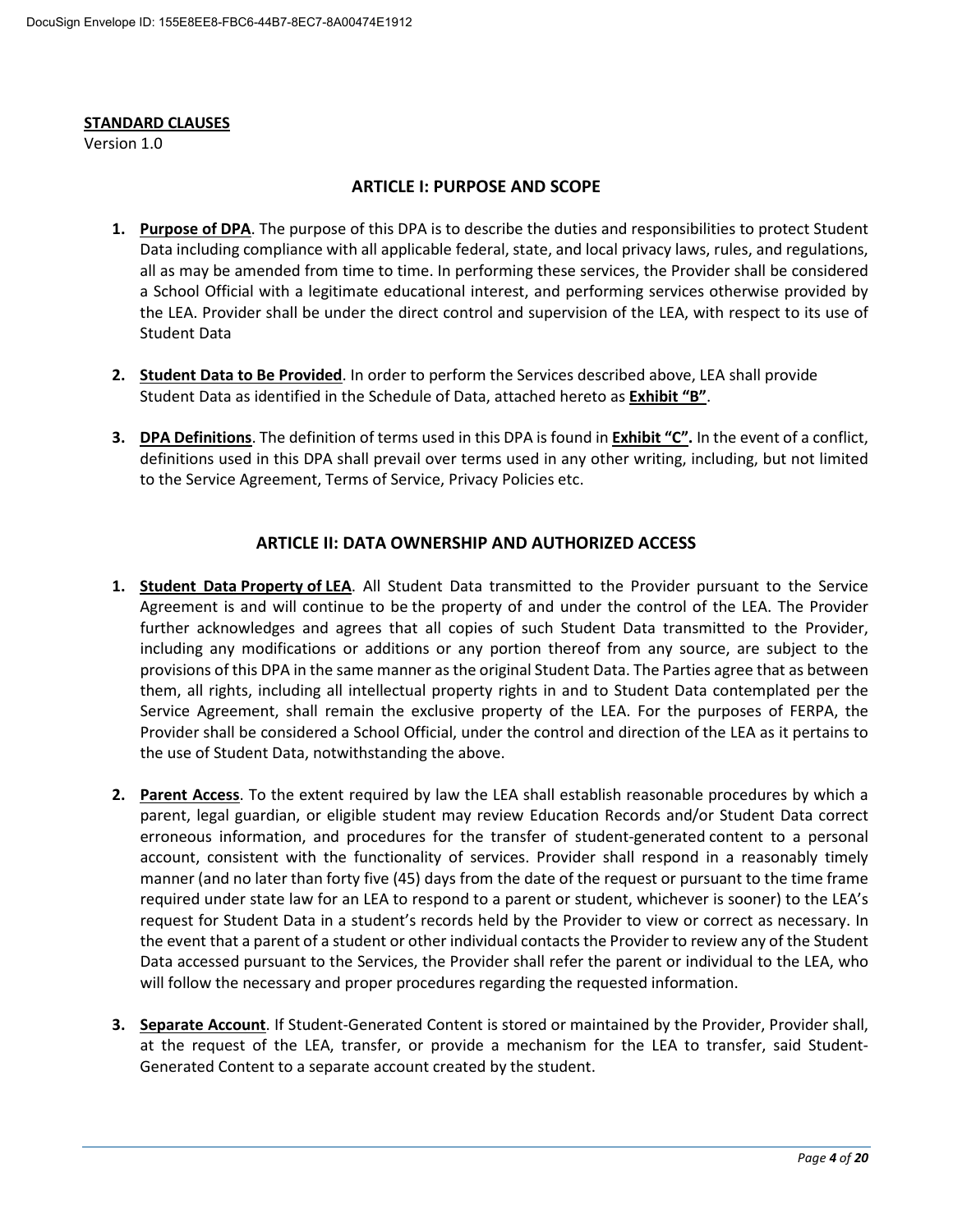- **4. Law Enforcement Requests**. Should law enforcement or other government entities ("Requesting Party(ies)") contact Provider with a request for Student Data held by the Provider pursuant to the Services, the Provider shall notify the LEA in advance of a compelled disclosure to the Requesting Party, unless lawfully directed by the Requesting Party not to inform the LEA of the request.
- **5. Subprocessors**. Provider shall enter into written agreements with all Subprocessors performing functions for the Provider in order for the Provider to provide the Services pursuant to the Service Agreement, whereby the Subprocessors agree to protect Student Data in a manner no less stringent than the terms of this DPA.

#### **ARTICLE III: DUTIES OF LEA**

- obtaining the Services in compliance with all applicable federal, state, and local privacy laws, rules, and regulations, all as may be amended from time to time. **1. Provide Data in Compliance with Applicable Laws**. LEA shall provide Student Data for the purposes of
- **2. Annual Notification of Rights**. If the LEA has a policy of disclosing Education Records and/or Student Data under FERPA (34 CFR § 99.31(a)(1)), LEA shall include a specification of criteria for determining who constitutes a school official and what constitutes a legitimate educational interest in its annual notification of rights.
- any other means of gaining access to the services and hosted Student Data. **3. Reasonable Precautions**. LEA shall take reasonable precautions to secure usernames, passwords, and
- **4. Unauthorized Access Notification**. LEA shall notify Provider promptly of any known unauthorized access. LEA will assist Provider in any efforts by Provider to investigate and respond to any unauthorized access.

#### **ARTICLE IV: DUTIES OF PROVIDER**

- **1. Privacy Compliance**. The Provider shall comply with all applicable federal, state, and local laws, rules, and regulations pertaining to Student Data privacy and security, all as may be amended from time to time.
- identifiers, shall be used for no purpose other than the Services outlined in Exhibit A or stated in the **2. Authorized Use**. The Student Data shared pursuant to the Service Agreement, including persistent unique Service Agreement and/or otherwise authorized under the statutes referred to herein this DPA.
- access to Student Data to comply with all applicable provisions of this DPA with respect to the Student **3. Provider Employee Obligation**. Provider shall require all of Provider's employees and agents who have Data shared under the Service Agreement. Provider agrees to require and maintain an appropriate confidentiality agreement from each employee or agent with access to Student Data pursuant to the Service Agreement.
- and/or personally identifiable information contained in the Student Data other than as directed or **4. No Disclosure**. Provider acknowledges and agrees that it shall not make any re-disclosure of any Student Data or any portion thereof, including without limitation, user content or other non-public information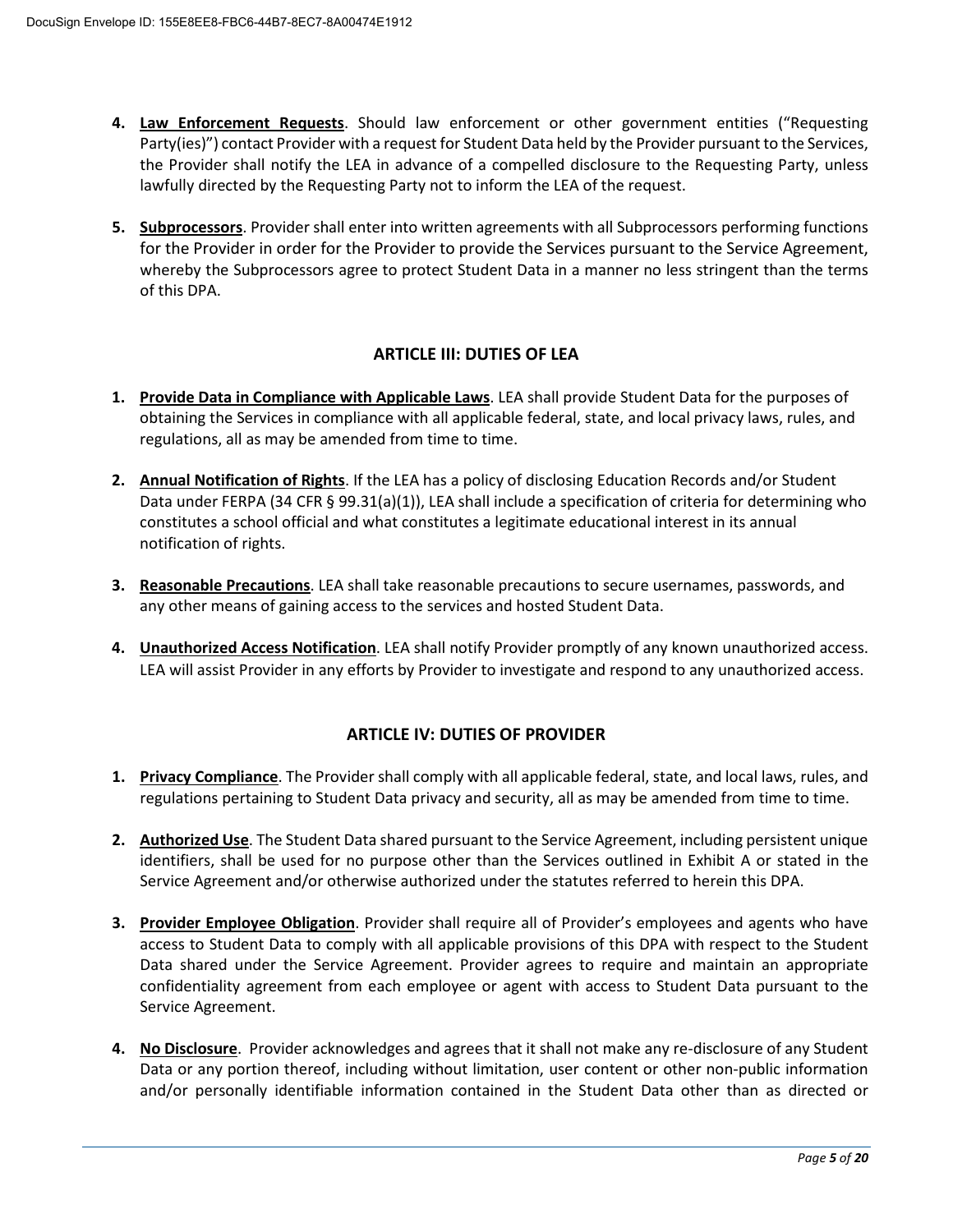permitted by the LEA or this DPA. This prohibition against disclosure shall not apply to aggregate or other legal process, or to subprocessors performing services on behalf of the Provider pursuant to this summaries of De-Identified information, Student Data disclosed pursuant to a lawfully issued subpoena DPA. Provider will not Sell Student Data to any third party.

- Data may be used by the Provider for those purposes allowed under FERPA and the following purposes: (1) assisting the LEA or other governmental agencies in conducting research and other studies; and (2) student learning. Provider's use of De-Identified Data shall survive termination of this DPA or any request and (b) prior written notice has been given to the LEA who has provided prior written consent for such transfer. Prior to publishing any document that names the LEA explicitly or indirectly, the Provider shall obtain the LEA's written approval of the manner in which de-identified data is presented. **5. De-Identified Data**: Provider agrees not to attempt to re-identify de-identified Student Data. De-Identified research and development of the Provider's educational sites, services, or applications, and to demonstrate the effectiveness of the Services; and (3) for adaptive learning purpose and for customized by LEA to return or destroy Student Data. Except for Subprocessors, Provider agrees not to transfer deidentified Student Data to any party unless (a) that party agrees in writing not to attempt re-identification,
- for the LEA to transfer Student Data obtained under the Service Agreement, within sixty (60) days of the date of said request and according to a schedule and procedure as the Parties may reasonably agree. Student Data after providing the LEA with reasonable prior notice. The duty to dispose of Student Data pursuant to section II 3. The LEA may employ a "Directive for Disposition of Data" form, a copy of which is attached hereto as **Exhibit "D"**. If the LEA and Provider employ Exhibit "D," no further written request or notice is required on the part of either party prior to the disposition of Student Data described in Exhibit **6. Disposition of Data**. Upon written request from the LEA, Provider shall dispose of or provide a mechanism Upon termination of this DPA, if no written request from the LEA is received, Provider shall dispose of all shall not extend to Student Data that had been De-Identified or placed in a separate student account "D.
- or group, for any purpose other than providing the Service to LEA. This section does not prohibit Provider personalized learning recommendations); or (ii) to make product recommendations to teachers or LEA **7. Advertising Limitations.** Provider is prohibited from using, disclosing, or selling Student Data to (a) inform, influence, or enable Targeted Advertising; or (b) develop a profile of a student, family member/guardian from using Student Data (i) for adaptive learning or customized student learning (including generating employees; or (iii) to notify account holders about new education product updates, features, or services or from otherwise using Student Data as permitted in this DPA and its accompanying exhibits

#### **ARTICLE V: DATA PROVISIONS**

- **1. Data Storage**. Where required by applicable law, Student Data shall be stored within the United States. Upon request of the LEA, Provider will provide a list of the locations where Student Data is stored.
- 2. Audits. No more than once a year, or following unauthorized access, upon receipt of a written request confidentiality agreement, the Provider will allow the LEA to audit the security and privacy measures that are in place to ensure protection of Student Data or any portion thereof as it pertains to the delivery of services to the LEA . The Provider will cooperate reasonably with the LEA and any local, state, or federal from the LEA with at least ten (10) business days' notice and upon the execution of an appropriate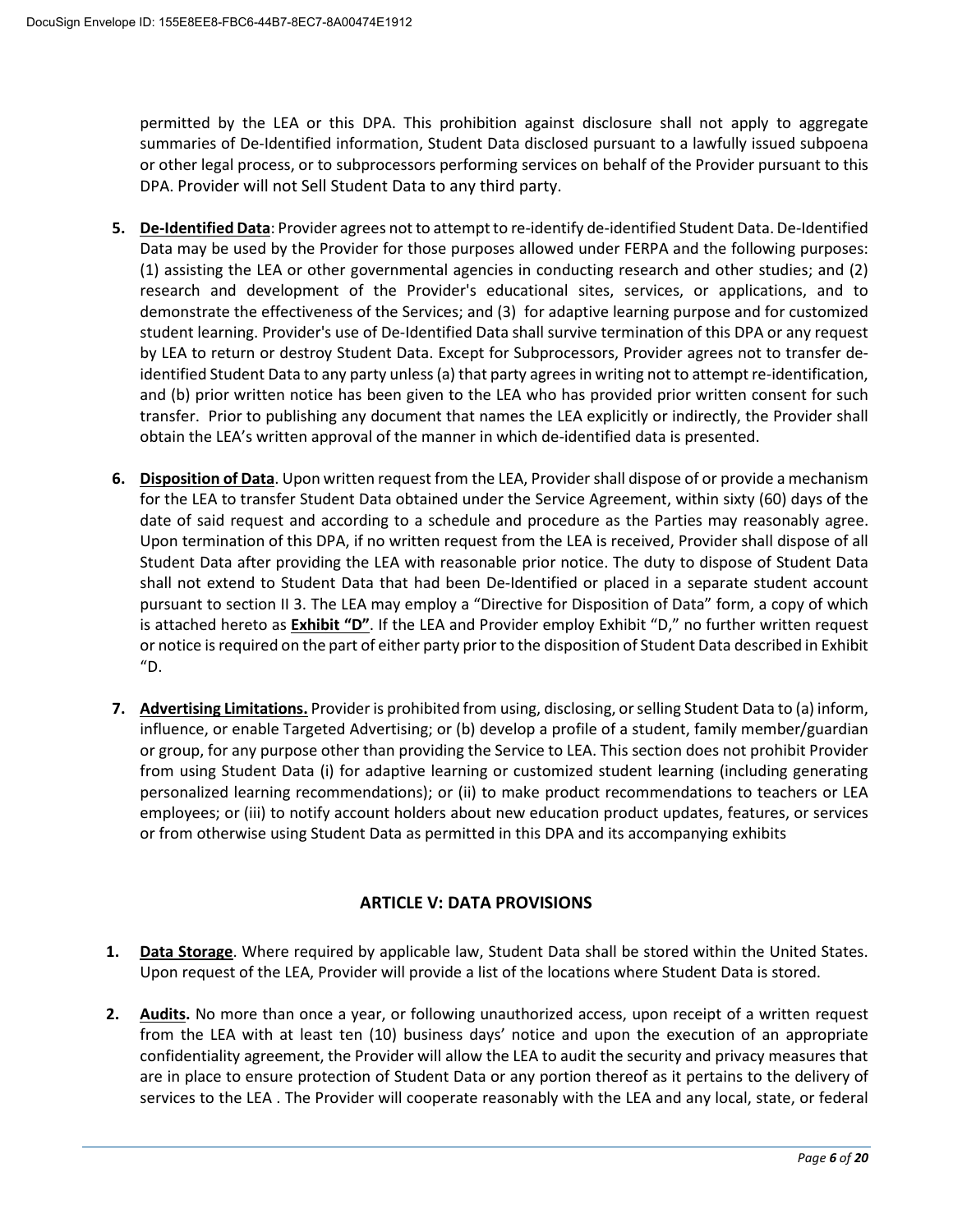agency with oversight authority or jurisdiction in connection with any audit or investigation of the Provider and/or delivery of Services to students and/or LEA, and shall provide reasonable access to the Provider's facilities, staff, agents and LEA's Student Data and all records pertaining to the Provider, LEA and delivery of Services to the LEA. Failure to reasonably cooperate shall be deemed a material breach of the DPA.

- to protect Student Data from unauthorized access, disclosure, acquisition, destruction, use, or implement an adequate Cybersecurity Framework based on one of the nationally recognized standards Framework must be detailed in an attachment to **Exhibit "H"**. Additionally, Provider may choose to information of an employee who LEA may contact if there are any data security concerns or questions. **3. Data Security**. The Provider agrees to utilize administrative, physical, and technical safeguards designed modification. The Provider shall adhere to any applicable law relating to data security. The provider shall set forth set forth in **Exhibit "F"**. Exclusions, variations, or exemptions to the identified Cybersecurity further detail its security programs and measures that augment or are in addition to the Cybersecurity Framework in **Exhibit "F"**. Provider shall provide, in the Standard Schedule to the DPA, contact
- **4. Data Breach**. In the event of an unauthorized release, disclosure or acquisition of Student Data that compromises the security, confidentiality or integrity of the Student Data maintained by the Provider the Provider shall provide notification to LEA within seventy-two (72) hours of confirmation of the incident, unless notification within this time limit would disrupt investigation of the incident by law enforcement. In such an event, notification shall be made within a reasonable time after the incident. Provider shall follow the following process:
	- (1) The security breach notification described above shall include, at a minimum, the following information to the extent known by the Provider and as it becomes available:
		- i. The name and contact information of the reporting LEA subject to this section.
		- ii. A list of the types of personal information that were or are reasonably believed to have been the subject of a breach.
		- iii. If the information is possible to determine at the time the notice is provided, then either (1) the date of the breach, (2) the estimated date of the breach, or (3) the date range within which the breach occurred. The notification shall also include the date of the notice.
		- iv. Whether the notification was delayed as a result of a law enforcement investigation, if that information is possible to determine at the time the notice is provided; and
		- v. A general description of the breach incident, if that information is possible to determine at the time the notice is provided.
	- and procedures for notification and mitigation of any such data breach. (2) Provider agrees to adhere to all federal and state requirements with respect to a data breach related to the Student Data, including, when appropriate or required, the required responsibilities
	- to a data breach, breach of security, privacy incident or unauthorized acquisition or use of Student Data or any portion thereof, including personally identifiable information and agrees to provide (3) Provider further acknowledges and agrees to have a written incident response plan that reflects best practices and is consistent with industry standards and federal and state law for responding LEA, upon request, with a summary of said written incident response plan.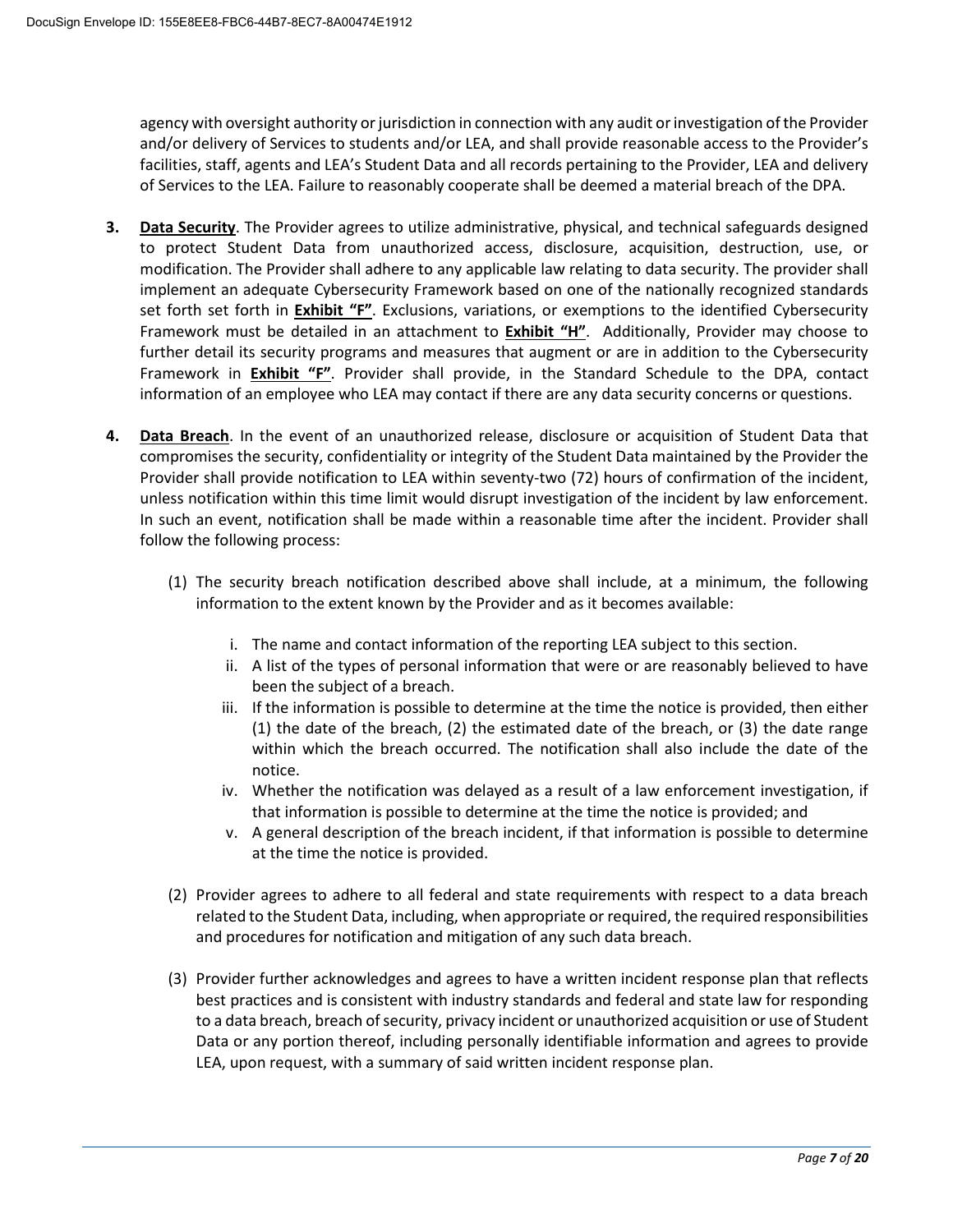- (4) LEA shall provide notice and facts surrounding the breach to the affected students, parents or guardians.
- (5) In the event of a breach originating from LEA's use of the Service, Provider shall cooperate with LEA to the extent necessary to expeditiously secure Student Data.

#### **ARTICLE VI: GENERAL OFFER OF TERMS**

 as **Exhibit "E"**), be bound by the terms of **Exhibit "E"** to any other LEA who signs the acceptance on said Exhibit. The form is limited by the terms and conditions described therein. Provider may, by signing the attached form of "General Offer of Privacy Terms" (General Offer, attached hereto

#### **ARTICLE VII: MISCELLANEOUS**

- consent so long as the Service Agreement has lapsed or has been terminated. Either party may terminate this DPA and any service agreement or contract if the other party breaches any terms of this DPA. **1. Termination**. In the event that either Party seeks to terminate this DPA, they may do so by mutual written
- **2. Effect of Termination Survival**. If the Service Agreement is terminated, the Provider shall destroy all of LEA's Student Data pursuant to Article IV, section 6.
- shall apply and take precedence. In the event of a conflict between Exhibit H, the SDPC Standard Clauses, **3. Priority of Agreements**. This DPA shall govern the treatment of Student Data in order to comply with the privacy protections, including those found in FERPA and all applicable privacy statutes identified in this DPA. In the event there is conflict between the terms of the DPA and the Service Agreement, Terms of Service, Privacy Policies, or with any other bid/RFP, license agreement, or writing, the terms of this DPA and/or the Supplemental State Terms, Exhibit H will control, followed by the Supplemental State Terms. Except as described in this paragraph herein, all other provisions of the Service Agreement shall remain in effect.
- agreements, oral or written, by the Parties relating thereto. This DPA may be amended and the **4. Entire Agreement**. This DPA and the Service Agreement constitute the entire agreement of the Parties relating to the subject matter hereof and supersedes all prior communications, representations, or observance of any provision of this DPA may be waived (either generally or in any particular instance and either retroactively or prospectively) only with the signed written consent of both Parties. Neither failure nor delay on the part of any Party in exercising any right, power, or privilege hereunder shall operate as a waiver of such right, nor shall any single or partial exercise of any such right, power, or privilege preclude any further exercise thereof or the exercise of any other right, power, or privilege.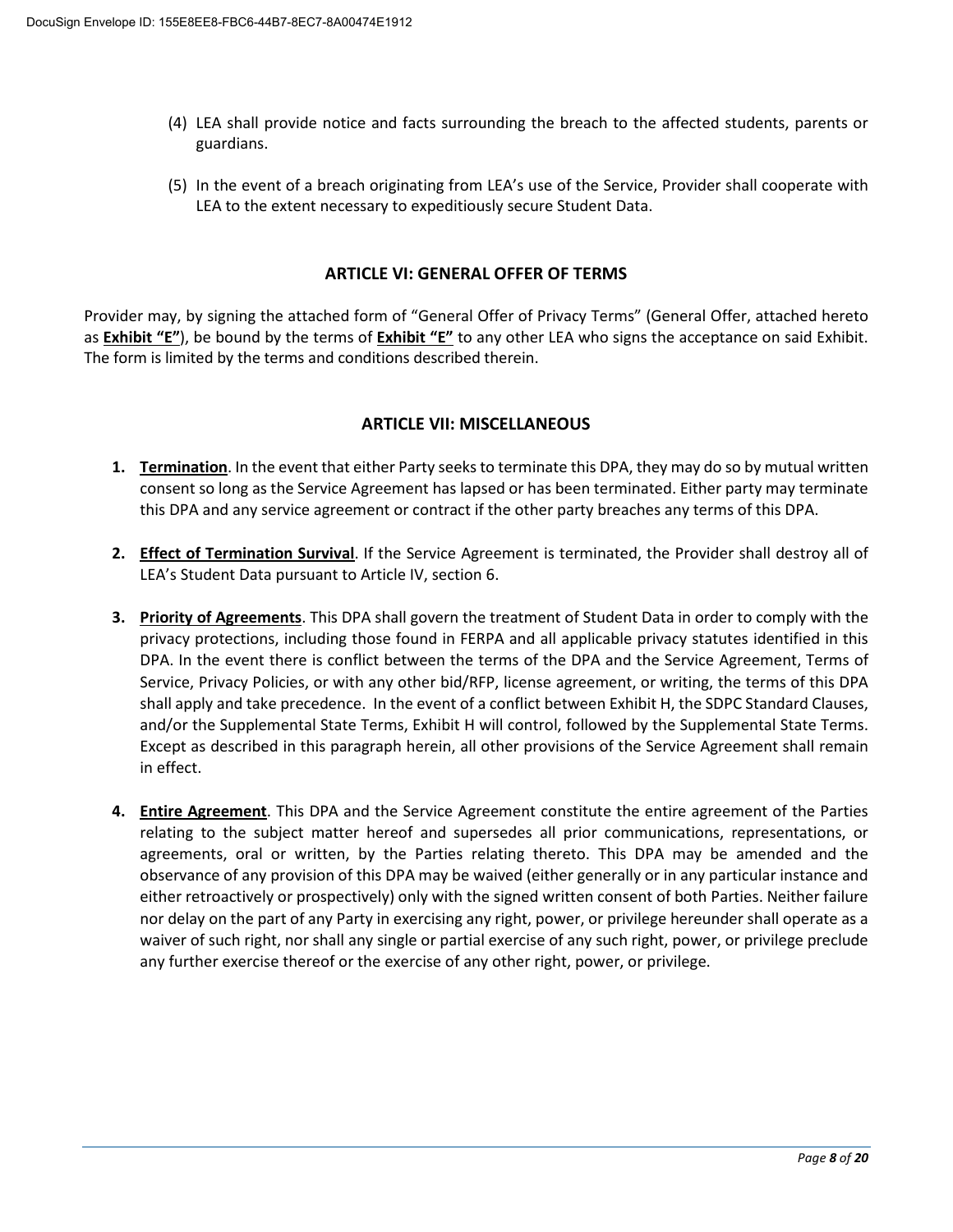- **5. Severability**. Any provision of this DPA that is prohibited or unenforceable in any jurisdiction shall, as to such jurisdiction while, at the same time, maintaining the intent of the Parties, it shall, as to such jurisdiction, be so narrowly drawn without invalidating the remaining provisions of this DPA or affecting such jurisdiction, be ineffective to the extent of such prohibition or unenforceability without invalidating the remaining provisions of this DPA, and any such prohibition or unenforceability in any jurisdiction shall not invalidate or render unenforceable such provision in any other jurisdiction. Notwithstanding the foregoing, if such provision could be more narrowly drawn so as not to be prohibited or unenforceable in the validity or enforceability of such provision in any other jurisdiction.
- ACCORDANCE WITH THE LAWS OF THE STATE OF THE LEA, WITHOUT REGARD TO CONFLICTS OF LAW **6. Governing Law; Venue and Jurisdiction**. THIS DPA WILL BE GOVERNED BY AND CONSTRUED IN PRINCIPLES. EACH PARTY CONSENTS AND SUBMITS TO THE SOLE AND EXCLUSIVE JURISDICTION TO THE STATE AND FEDERAL COURTS FOR THE COUNTY OF THE LEA FOR ANY DISPUTE ARISING OUT OF OR RELATING TO THIS DPA OR THE TRANSACTIONS CONTEMPLATED HEREBY.
- **7. Successors Bound**: This DPA is and shall be binding upon the respective successors in interest to Provider in the event of a merger, acquisition, consolidation or other business reorganization or sale of all or notice to the LEA no later than sixty (60) days after the closing date of sale, merger, or disposal. Such to terminate the DPA if it disapproves of the successor to whom the Provider is selling, merging, or substantially all of the assets of such business In the event that the Provider sells, merges, or otherwise disposes of its business to a successor during the term of this DPA, the Provider shall provide written notice shall include a written, signed assurance that the successor will assume the obligations of the DPA and any obligations with respect to Student Data within the Service Agreement. The LEA has the authority otherwise disposing of its business.
- **8. Authority.** Each party represents that it is authorized to bind to the terms of this DPA, including confidentiality and destruction of Student Data and any portion thereof contained therein, all related or associated institutions, individuals, employees or contractors who may have access to the Student Data and/or any portion thereof.
- **9. Waiver**. No delay or omission by either party to exercise any right hereunder shall be construed as a waiver of any such right and both parties reserve the right to exercise any such right from time to time, as often as may be deemed expedient.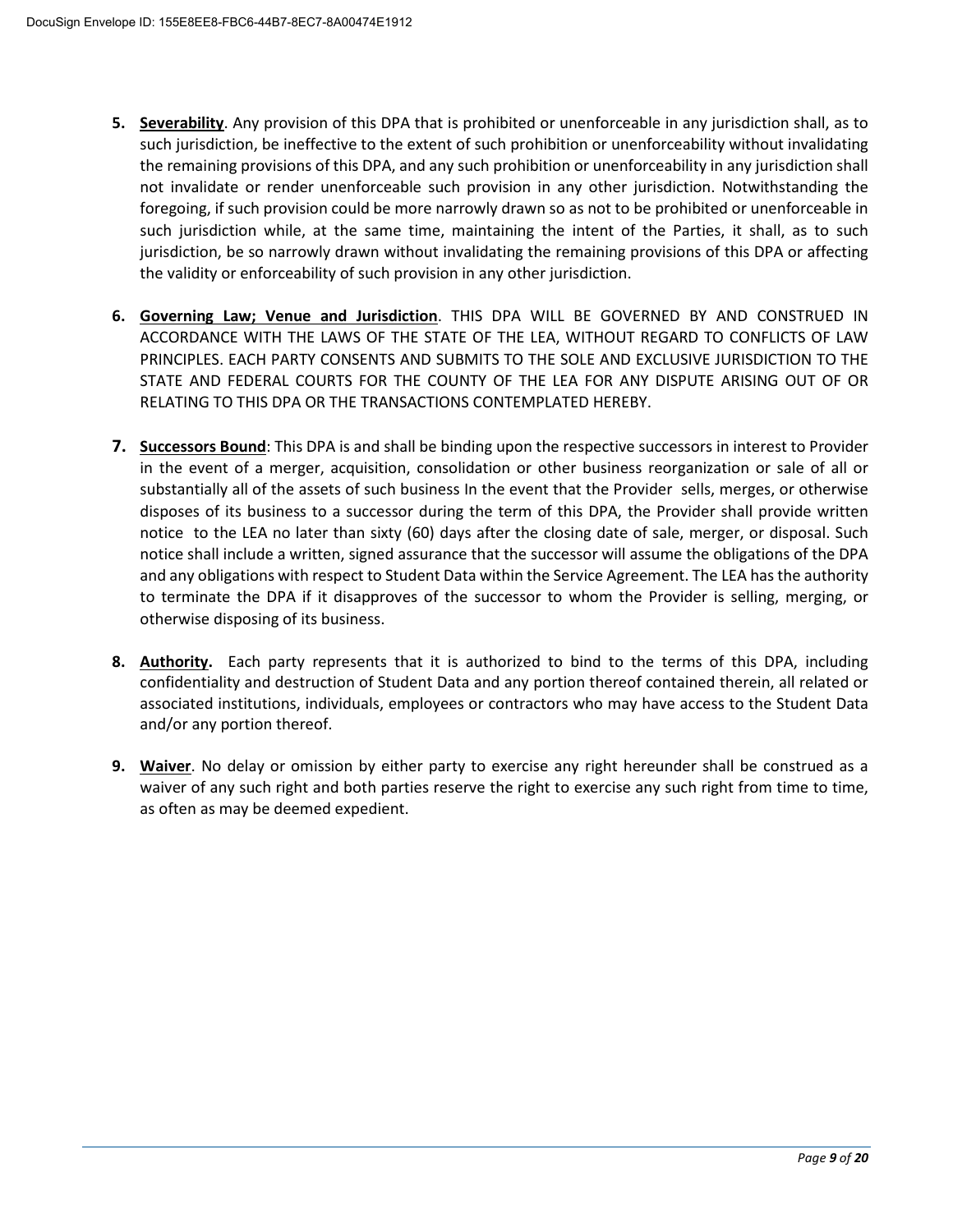## **EXHIBIT "A" DESCRIPTION OF SERVICES**

Canva for Education is an online design tool.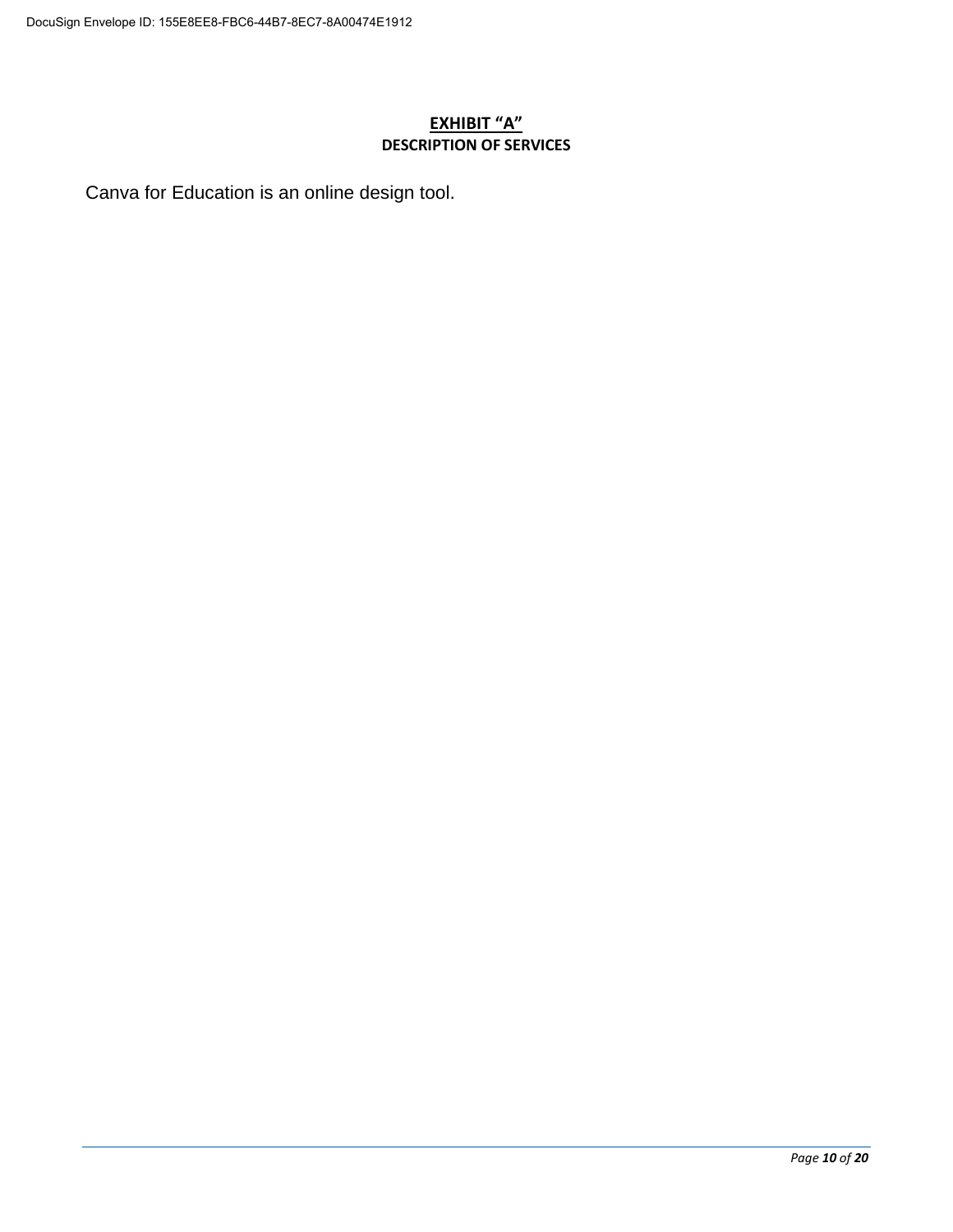#### **EXHIBIT "B" SCHEDULE OF DATA**

| <b>Category of Data</b>           | <b>Elements</b>                                                         | <b>Check if Used</b><br>by Your System |  |
|-----------------------------------|-------------------------------------------------------------------------|----------------------------------------|--|
| <b>Application Technology</b>     | IP Addresses of users, Use of cookies, etc.                             |                                        |  |
| Meta Data                         | Other application technology meta data-Please specify:                  |                                        |  |
| <b>Application Use Statistics</b> | Meta data on user interaction with application                          |                                        |  |
| Assessment                        | Standardized test scores                                                |                                        |  |
|                                   | Observation data                                                        |                                        |  |
|                                   | Other assessment data-Please specify:                                   |                                        |  |
| Attendance                        | Student school (daily) attendance data                                  |                                        |  |
|                                   | Student class attendance data                                           |                                        |  |
| Communications                    | Online communications captured (emails, blog entries)                   |                                        |  |
| Conduct                           | Conduct or behavioral data                                              |                                        |  |
| Demographics                      | Date of Birth                                                           |                                        |  |
|                                   | Place of Birth                                                          |                                        |  |
|                                   | Gender                                                                  |                                        |  |
|                                   | Ethnicity or race                                                       |                                        |  |
|                                   | Language information (native, or primary language spoken by<br>student) |                                        |  |
|                                   | Other demographic information-Please specify:                           |                                        |  |
| Enrollment                        | Student school enrollment                                               |                                        |  |
|                                   | Student grade level                                                     |                                        |  |
|                                   | Homeroom                                                                |                                        |  |
|                                   | Guidance counselor                                                      |                                        |  |
|                                   | Specific curriculum programs                                            |                                        |  |
|                                   | Year of graduation                                                      |                                        |  |
|                                   | Other enrollment information-Please specify:                            |                                        |  |
| Parent/Guardian Contact           | Address                                                                 |                                        |  |
| Information                       | Email                                                                   |                                        |  |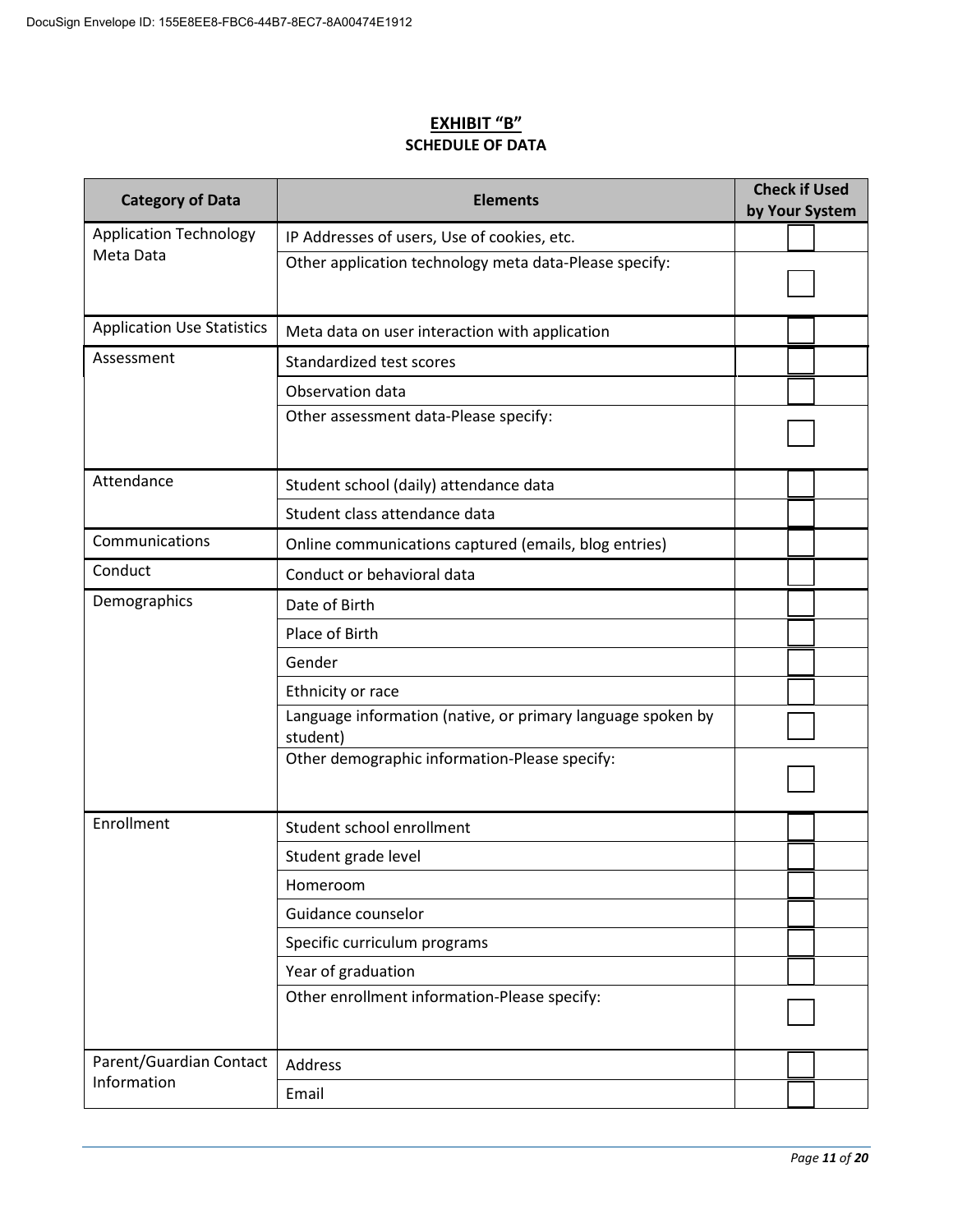| <b>Category of Data</b>                                                              | <b>Check if Used</b><br><b>Elements</b><br>by Your System                                                                    |  |   |  |
|--------------------------------------------------------------------------------------|------------------------------------------------------------------------------------------------------------------------------|--|---|--|
|                                                                                      | Phone                                                                                                                        |  |   |  |
| Parent/Guardian ID                                                                   | Parent ID number (created to link parents to students)                                                                       |  |   |  |
| Parent/Guardian Name                                                                 | First and/or Last                                                                                                            |  |   |  |
| Schedule                                                                             | Student scheduled courses                                                                                                    |  | V |  |
|                                                                                      | <b>Teacher names</b>                                                                                                         |  | V |  |
| Special Indicator                                                                    | English language learner information                                                                                         |  |   |  |
|                                                                                      | Low income status                                                                                                            |  |   |  |
|                                                                                      | Medical alerts/ health data                                                                                                  |  |   |  |
|                                                                                      | Student disability information                                                                                               |  |   |  |
|                                                                                      | Specialized education services (IEP or 504)                                                                                  |  |   |  |
|                                                                                      | Living situations (homeless/foster care)                                                                                     |  |   |  |
|                                                                                      | Other indicator information-Please specify:                                                                                  |  |   |  |
|                                                                                      |                                                                                                                              |  |   |  |
| <b>Student Contact</b>                                                               | Address                                                                                                                      |  |   |  |
| Information                                                                          | Email                                                                                                                        |  | V |  |
|                                                                                      | Phone                                                                                                                        |  |   |  |
| <b>Student Identifiers</b>                                                           | Local (School district) ID number                                                                                            |  |   |  |
|                                                                                      | State ID number                                                                                                              |  |   |  |
|                                                                                      | Provider/App assigned student ID number                                                                                      |  |   |  |
|                                                                                      | Student app username                                                                                                         |  | V |  |
|                                                                                      | Student app passwords                                                                                                        |  |   |  |
| <b>Student Name</b>                                                                  | First and/or Last                                                                                                            |  | V |  |
| Student In App<br>Performance                                                        | Program/application performance (typing program-student<br>types 60 wpm, reading program-student reads below grade<br>level) |  |   |  |
| <b>Student Program</b><br>Membership                                                 | Academic or extracurricular activities a student may belong to<br>or participate in                                          |  |   |  |
| <b>Student Survey</b><br>Student responses to surveys or questionnaires<br>Responses |                                                                                                                              |  |   |  |
| Student work                                                                         | Student generated content; writing, pictures, etc.                                                                           |  |   |  |
|                                                                                      | Other student work data -Please specify:                                                                                     |  |   |  |
| Transcript                                                                           | Student course grades                                                                                                        |  |   |  |
|                                                                                      | Student course data                                                                                                          |  |   |  |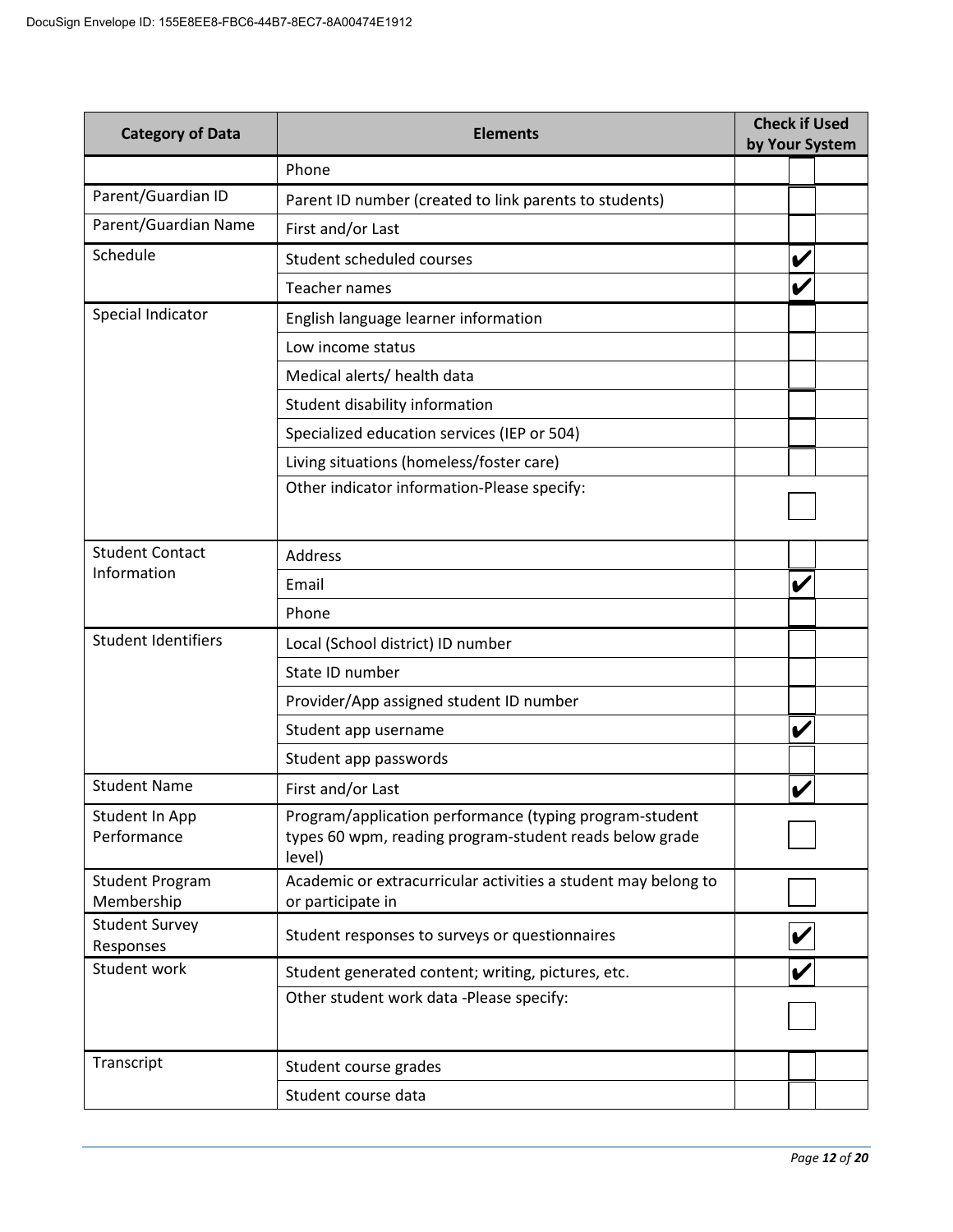| <b>Category of Data</b> | <b>Elements</b>                                                                                                                 | <b>Check if Used</b><br>by Your System |
|-------------------------|---------------------------------------------------------------------------------------------------------------------------------|----------------------------------------|
|                         | Student course grades/ performance scores                                                                                       |                                        |
|                         | Other transcript data - Please specify:                                                                                         |                                        |
|                         |                                                                                                                                 |                                        |
| Transportation          | Student bus assignment                                                                                                          |                                        |
|                         | Student pick up and/or drop off location                                                                                        |                                        |
|                         | Student bus card ID number                                                                                                      |                                        |
|                         | Other transportation data - Please specify:                                                                                     |                                        |
| Other                   | Please list each additional data element used, stored, or<br>collected by your application:                                     |                                        |
| None                    | No Student Data collected at this time. Provider will<br>immediately notify LEA if this designation is no longer<br>applicable. |                                        |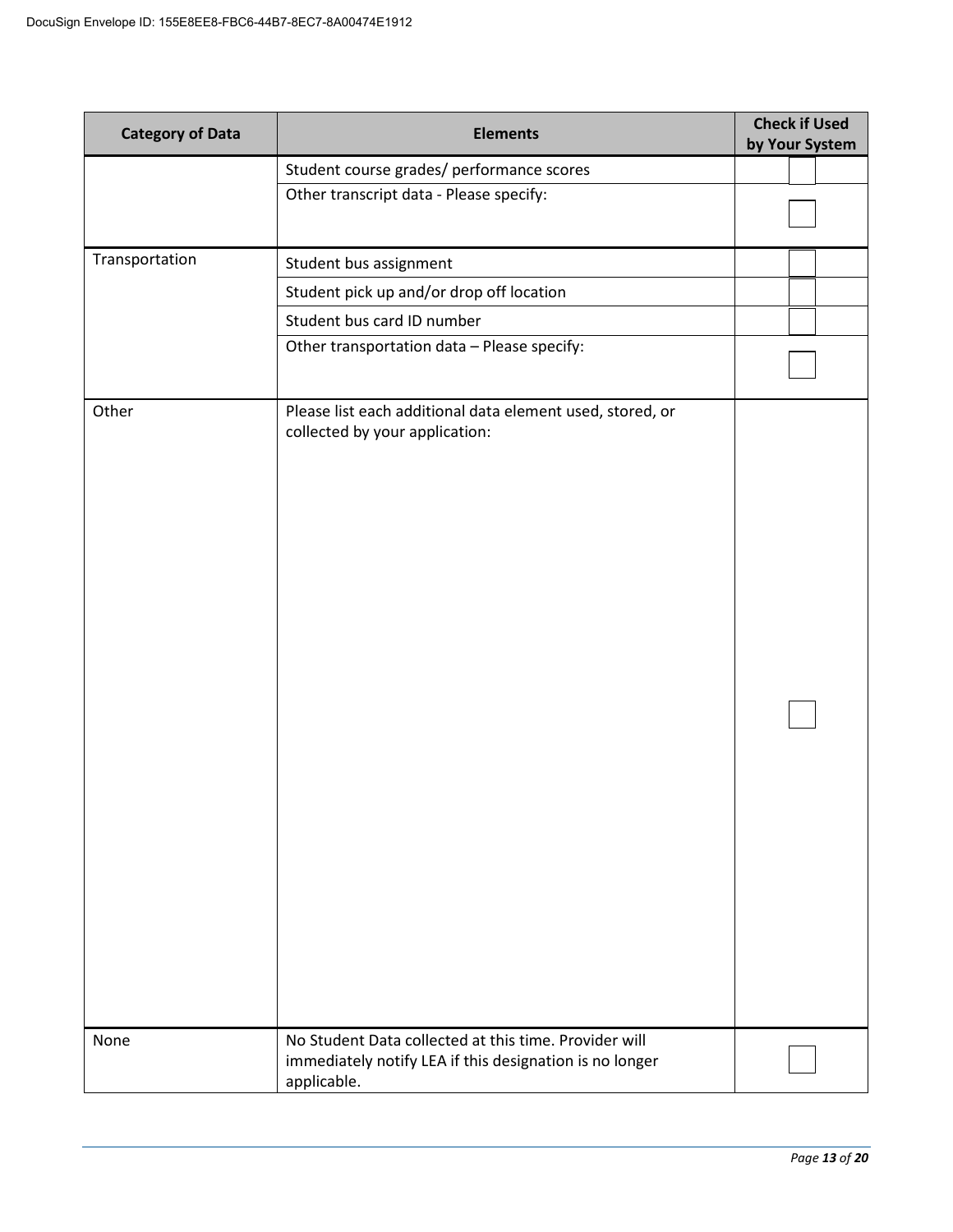# **EXHIBIT "C" DEFINITIONS**

 **De-Identified Data and De-Identification**: Records and information are considered to be de-identified when all personally identifiable information has been removed or obscured, such that the remaining information does not reasonably identify a specific individual, including, but not limited to, any information that, alone or in combination is linkable to a specific student and provided that the educational agency, or other party, has made a reasonable determination that a student's identity is not personally identifiable, taking into account reasonable available information.

 **Educational Records**: Educational Records are records, files, documents, and other materials directly related to a student and maintained by the school or local education agency, or by a person acting for such school or local cumulative folder, such as general identifying data, records of attendance and of academic work completed, records of achievement, and results of evaluative tests, health data, disciplinary status, test protocols and individualized education programs. education agency, including but not limited to, records encompassing all the material kept in the student's

 limited to: date and time records and purpose of creation Metadata that have been stripped of all direct and **Metadata**: means information that provides meaning and context to other data being collected; including, but not indirect identifiers are not considered Personally Identifiable Information.

 **Operator**: means the operator of an internet website, online service, online application, or mobile application with actual knowledge that the site, service, or application is used for K–12 school purposes. Any entity that operates an internet website, online service, online application, or mobile application that has entered into a signed, written agreement with an LEA to provide a service to that LEA shall be considered an "operator" for the purposes of this section.

**Originating** LEA: An LEA who originally executes the DPA in its entirety with the Provider.

 **Provider**: For purposes of the DPA, the term "Provider" means provider of digital educational software or services, the term "Provider" includes the term "Third Party" and the term "Operator" as used in applicable state statutes. including cloud-based services, for the digital storage, management, and retrieval of Student Data. Within the DPA

 **Student Generated Content**: The term "student-generated content" means materials or content created by a student in the services including, but not limited to, essays, research reports, portfolios, creative writing, music or other audio files, photographs, videos, and account information that enables ongoing ownership of student content.

 **School Official**: For the purposes of this DPA and pursuant to 34 CFR § 99.31(b), a School Official is a contractor employees; (2) Is under the direct control of the agency or institution with respect to the use and maintenance of Student Data including Education Records; and (3) Is subject to 34 CFR § 99.33(a) governing the use and rethat: (1) Performs an institutional service or function for which the agency or institution would otherwise use disclosure of personally identifiable information from Education Records.

**Service Agreement**: Refers to the Contract, Purchase Order or Terms of Service or Terms of Use.

 **Student Data**: Student Data includes any data, whether gathered by Provider or provided by LEA or its users, students, or students' parents/guardians, that is descriptive of the student including, but not limited to,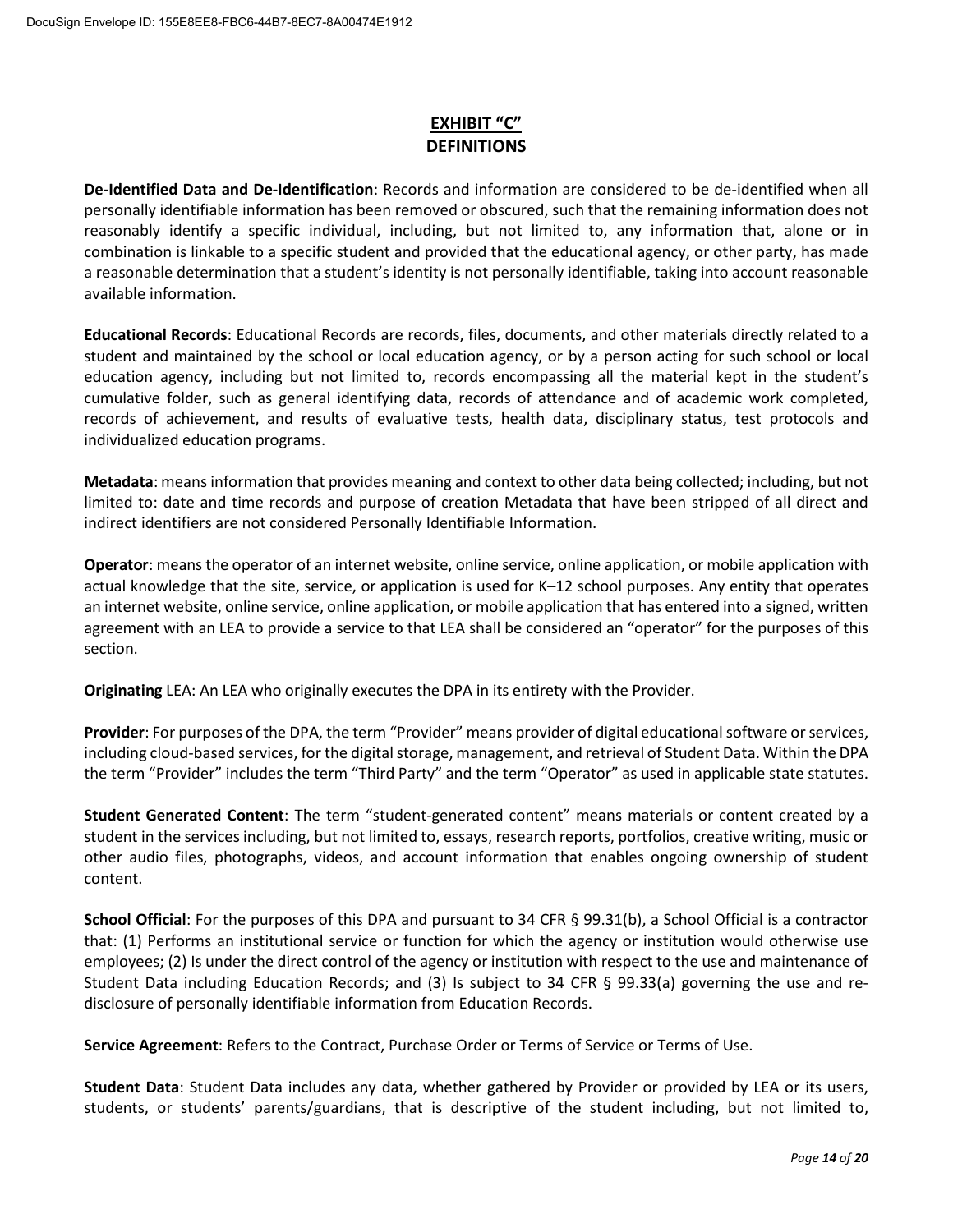geolocation information, parents' names, or any other information or identification number that would provide information about a specific student. Student Data includes Meta Data. Student Data further includes "personally Data shall constitute Education Records for the purposes of this DPA, and for the purposes of federal, state, and local laws and regulations. Student Data as specified in **Exhibit "B"** is confirmed to be collected or processed by information in the student's educational record or email, first and last name, birthdate, home or other physical address, telephone number, email address, or other information allowing physical or online contact, discipline records, videos, test results, special education data, juvenile dependency records, grades, evaluations, criminal records, medical records, health records, social security numbers, biometric information, disabilities, socioeconomic information, individual purchasing behavior or preferences, food purchases, political affiliations, religious information, text messages, documents, student identifiers, search activity, photos, voice recordings, identifiable information (PII)," as defined in 34 C.F.R. § 99.3 and as defined under any applicable state law. Student the Provider pursuant to the Services. Student Data shall not constitute that information that has been anonymized or de-identified, or anonymous usage data regarding a student's use of Provider's services.

 "Subcontractor") means a party other than LEA or Provider, who Provider uses for data collection, analytics, storage, or other service to operate and/or improve its service, and who has access to Student Data. **Subprocessor:** For the purposes of this DPA, the term "Subprocessor" (sometimes referred to as the

**Subscribing LEA**: An LEA that was not party to the original Service Agreement and who accepts the Provider's General Offer of Privacy Terms.

 **Targeted Advertising:** means presenting an advertisement to a student where the selection of the advertisement is based on Student Data or inferred over time from the usage of the operator's Internet web site, online service or mobile application by such student or the retention of such student's online activities or requests over time for a student on an Internet web site based on the content of the web page or in response to a student's response or the purpose of targeting subsequent advertisements. "Targeted advertising" does not include any advertising to request for information or feedback.

 that term is used in some state statutes. However, for the purpose of this DPA, the term "Third Party" when used **Third Party**: The term "Third Party" means a provider of digital educational software or services, including cloudbased services, for the digital storage, management, and retrieval of Education Records and/or Student Data, as to indicate the provider of digital educational software or services is replaced by the term "Provider."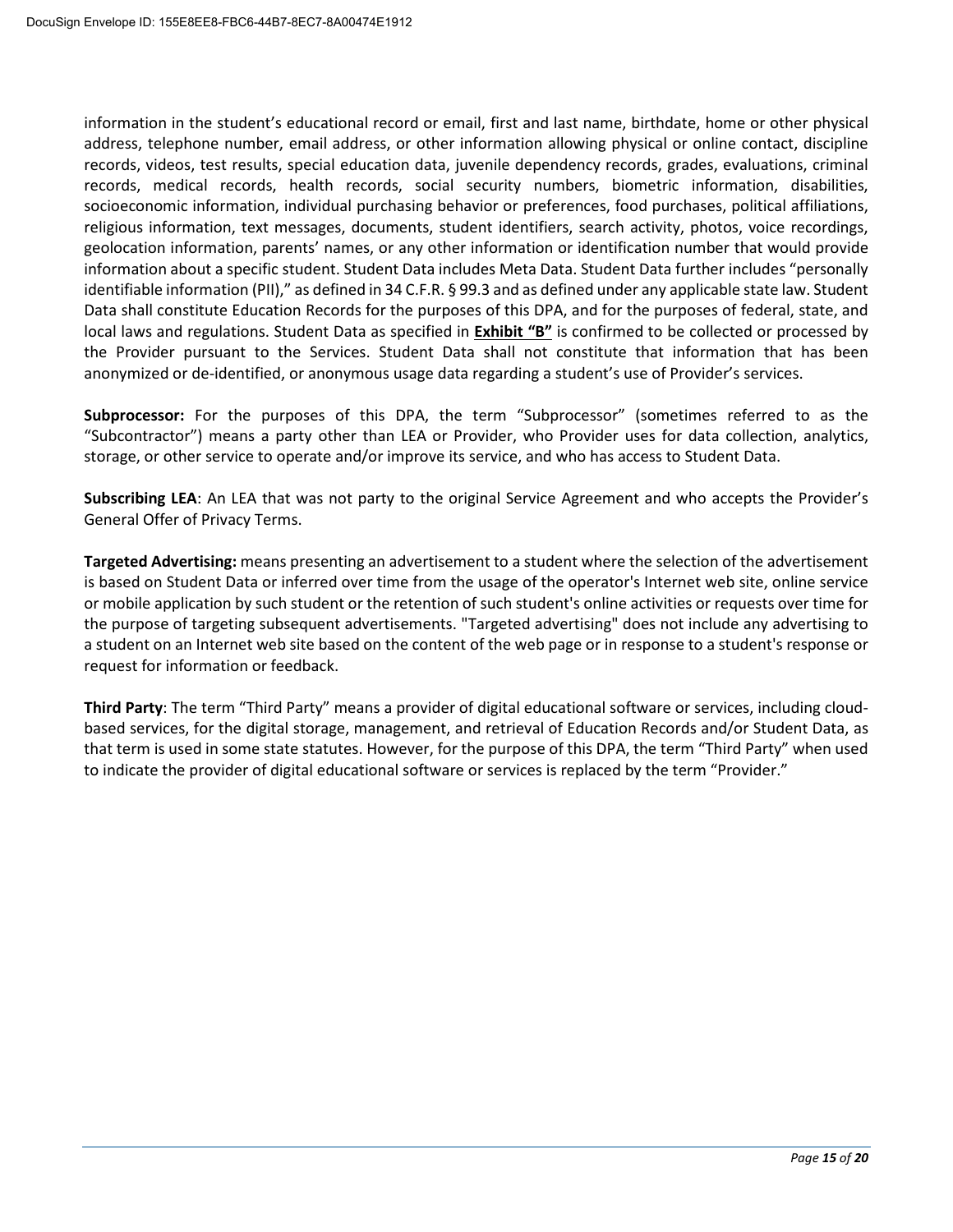# **EXHIBIT "D" DIRECTIVE FOR DISPOSITION OF DATA**

 [**Insert LEA Name**] \_\_\_\_\_\_\_\_\_\_\_\_\_\_\_\_\_\_Provider to dispose of data obtained by Provider pursuant to the terms of the Service Agreement between LEA and Provider. The terms of the Disposition are set forth below:

1. Extent of Disposition

 \_\_\_\_\_ Disposition is partial. The categories of data to be disposed of are set forth below or are found in an attachment to this Directive:

#### [**Insert categories of data here**]\_\_\_\_\_\_\_\_\_\_\_\_\_\_\_\_\_\_\_\_\_\_\_\_\_\_\_\_\_\_\_\_

Disposition is Complete. Disposition extends to all categories of data.

2. Nature of Disposition

\_\_\_\_\_ Disposition shall be by destruction or deletion of data.

\_\_\_\_\_ Disposition shall be by a transfer of data. The data shall be transferred to the following site as follows:

 [**Insert or attach special instructions**]\_\_\_\_\_\_\_\_\_\_\_\_\_\_\_\_\_\_\_\_\_\_\_\_\_

3. Schedule of Disposition

Data shall be disposed of by the following date:

\_\_\_\_\_\_\_\_\_\_\_\_\_\_\_\_\_\_\_\_\_\_\_\_\_\_\_\_\_\_\_\_\_\_\_\_\_\_\_\_

\_\_\_\_\_\_\_\_\_\_\_\_\_\_\_\_\_\_\_\_\_\_\_\_\_\_\_\_\_\_\_\_\_\_\_\_\_\_\_\_\_

\_\_\_\_\_ As soon as commercially practicable.

\_\_\_\_\_ By [**Insert Date**]\_\_\_\_\_\_\_\_\_\_\_\_\_\_\_\_\_\_\_\_\_\_\_\_

4. Signature

Authorized Representative of LEA

Date

\_\_\_\_\_\_\_\_\_\_\_\_\_\_\_\_\_\_

5. Verification of Disposition of Data

Authorized Representative of Company \_\_\_\_\_\_\_\_\_\_\_\_\_\_

Date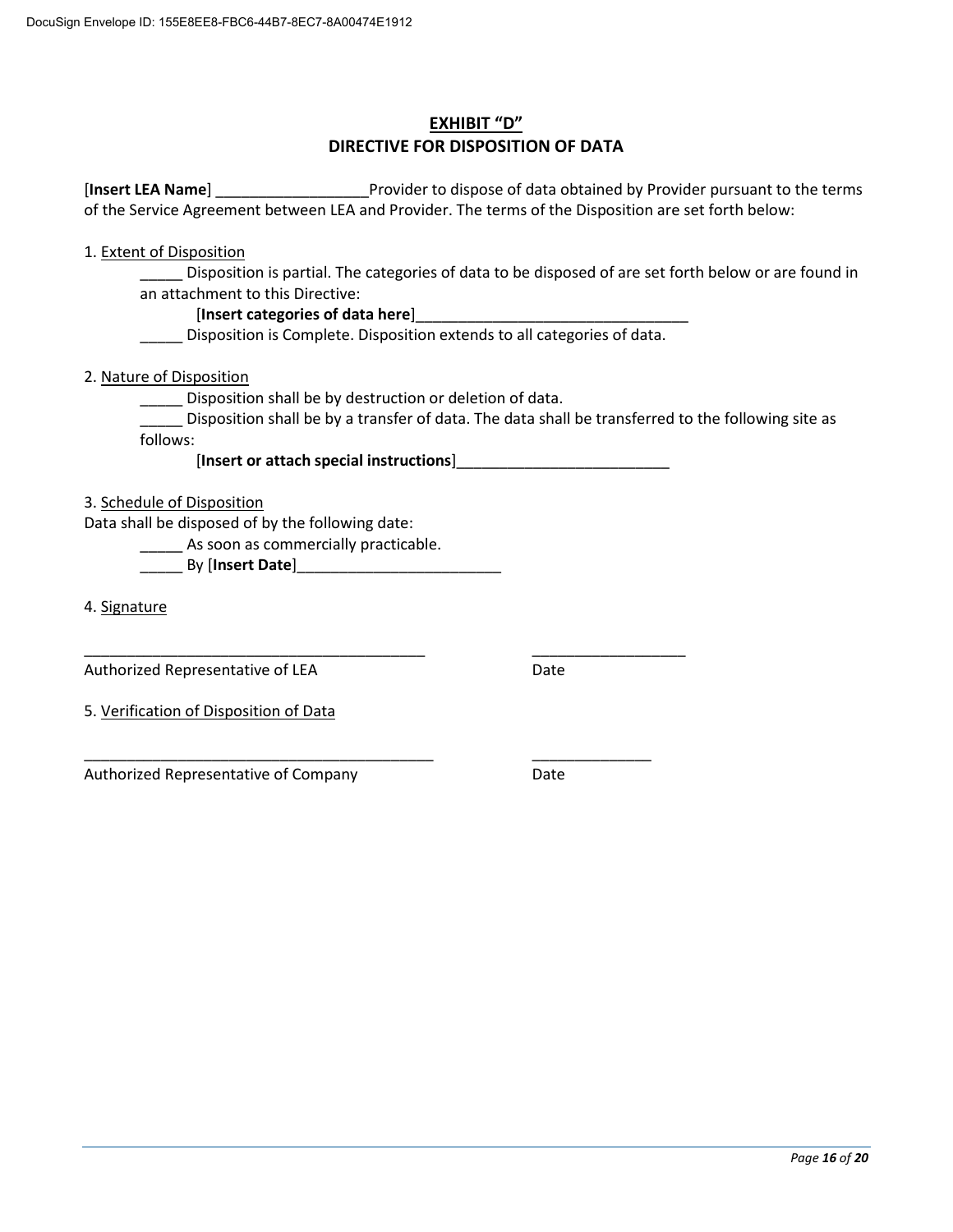## **EXHIBIT "E" GENERAL OFFER OF PRIVACY TERMS**

#### **1**. **Offer of Terms**

| ("Originating LEA") which is dated [_____________], to any other LEA ("Subscribing LEA") who accepts this<br>General Offer of Privacy Terms ("General Offer") through its signature below. This General Offer shall extend only |
|---------------------------------------------------------------------------------------------------------------------------------------------------------------------------------------------------------------------------------|
|                                                                                                                                                                                                                                 |
|                                                                                                                                                                                                                                 |
| to privacy protections, and Provider's signature shall not necessarily bind Provider to other terms, such as price,                                                                                                             |
| term, or schedule of services, or to any other provision not addressed in this DPA. The Provider and the Subscribing                                                                                                            |
| LEA may also agree to change the data provided by Subscribing LEA to the Provider to suit the unique needs of                                                                                                                   |
| the Subscribing LEA. The Provider may withdraw the General Offer in the event of: (1) a material change in the                                                                                                                  |
| applicable privacy statues; (2) a material change in the services and products listed in the originating Service                                                                                                                |
| Agreement; or three (3) years after the date of Provider's signature to this Form. Subscribing LEAs should send                                                                                                                 |
| "E"<br>Provider<br>address:<br>Exhibit<br>following<br>the<br>signed<br>email<br>the<br>at<br>to                                                                                                                                |
| legal@canva.com                                                                                                                                                                                                                 |
| <sub>r</sub> Canva Pty Ltd                                                                                                                                                                                                      |
|                                                                                                                                                                                                                                 |
| 10/28/2021<br>Date:<br>BY:                                                                                                                                                                                                      |
|                                                                                                                                                                                                                                 |
| Title/Position: Head of Education<br>Printed Name: Jason Wilmot                                                                                                                                                                 |

#### **2**. **Subscribing LEA**

 A Subscribing LEA, by signing a separate Service Agreement with Provider, and by its signature below, accepts the General Offer of Privacy Terms. The Subscribing LEA and the Provider shall therefore be bound by the same terms of this DPA for the term of the DPA between the [Murray City School District \_\_\_\_] and the Provider. \*\*PRIOR TO ITS EFFECTIVENESS, SUBSCRIBING LEA MUST DELIVER NOTICE OF ACCEPTANCE TO PROVIDER PURSUANT TO ARTICLE VII, SECTION 5. \*\*

|                                   | Date: <u>www.communications.communications.com</u> |  |  |
|-----------------------------------|----------------------------------------------------|--|--|
|                                   |                                                    |  |  |
|                                   |                                                    |  |  |
| DESIGNATED REPRESENTATIVE OF LEA: |                                                    |  |  |
| Name:                             |                                                    |  |  |
| Title:                            |                                                    |  |  |
| Address:                          |                                                    |  |  |
| Telephone Number:                 |                                                    |  |  |
| Email:                            |                                                    |  |  |
|                                   |                                                    |  |  |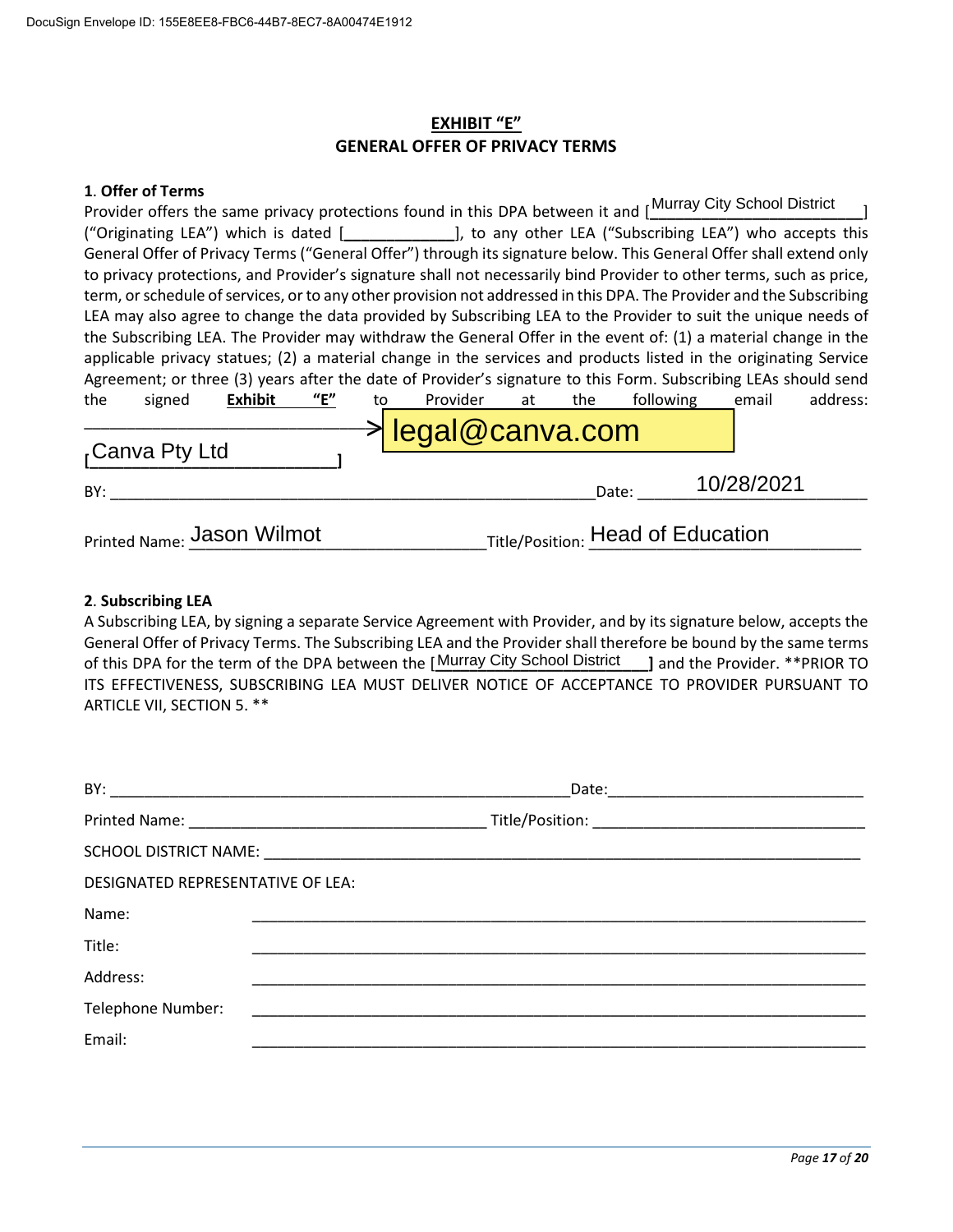# **EXHIBIT "F" DATA SECURITY REQUIREMENTS**

#### **Adequate Cybersecurity Frameworks 2/24/2020**

 The Education Security and Privacy Exchange ("Edspex") works in partnership with the Student Data Privacy Frameworks") that may be utilized by Provider . Consortium and industry leaders to maintain a list of known and credible cybersecurity frameworks which can protect digital learning ecosystems chosen based on a set of guiding cybersecurity principles\* ("Cybersecurity

| <b>MAINTAINING ORGANIZATION/GROUP</b>                                                   | <b>FRAMEWORK(S)</b>                                                                                                                  |
|-----------------------------------------------------------------------------------------|--------------------------------------------------------------------------------------------------------------------------------------|
| National Institute of Standards and<br>Technology                                       | NIST Cybersecurity Framework Version 1.1                                                                                             |
| National Institute of Standards and<br>Technology                                       | NIST SP 800-53, Cybersecurity Framework for<br>Improving Critical Infrastructure Cybersecurity<br>(CSF), Special Publication 800-171 |
| International Standards Organization                                                    | Information technology - Security techniques<br>- Information security management systems<br>(ISO 27000 series)                      |
| Secure Controls Framework Council, LLC                                                  | Security Controls Framework (SCF)                                                                                                    |
| Center for Internet Security                                                            | CIS Critical Security Controls (CSC, CIS Top 20)                                                                                     |
| Office of the Under Secretary of Defense for<br>Acquisition and Sustainment (OUSD(A&S)) | <b>Cybersecurity Maturity Model Certification</b><br>(CMMC, ~FAR/DFAR)                                                               |

Cybersecurity Frameworks

*Please visit http://www.edspex.org for further details about the noted frameworks.* 

\*Cybersecurity Principles used to choose the Cybersecurity Frameworks are located here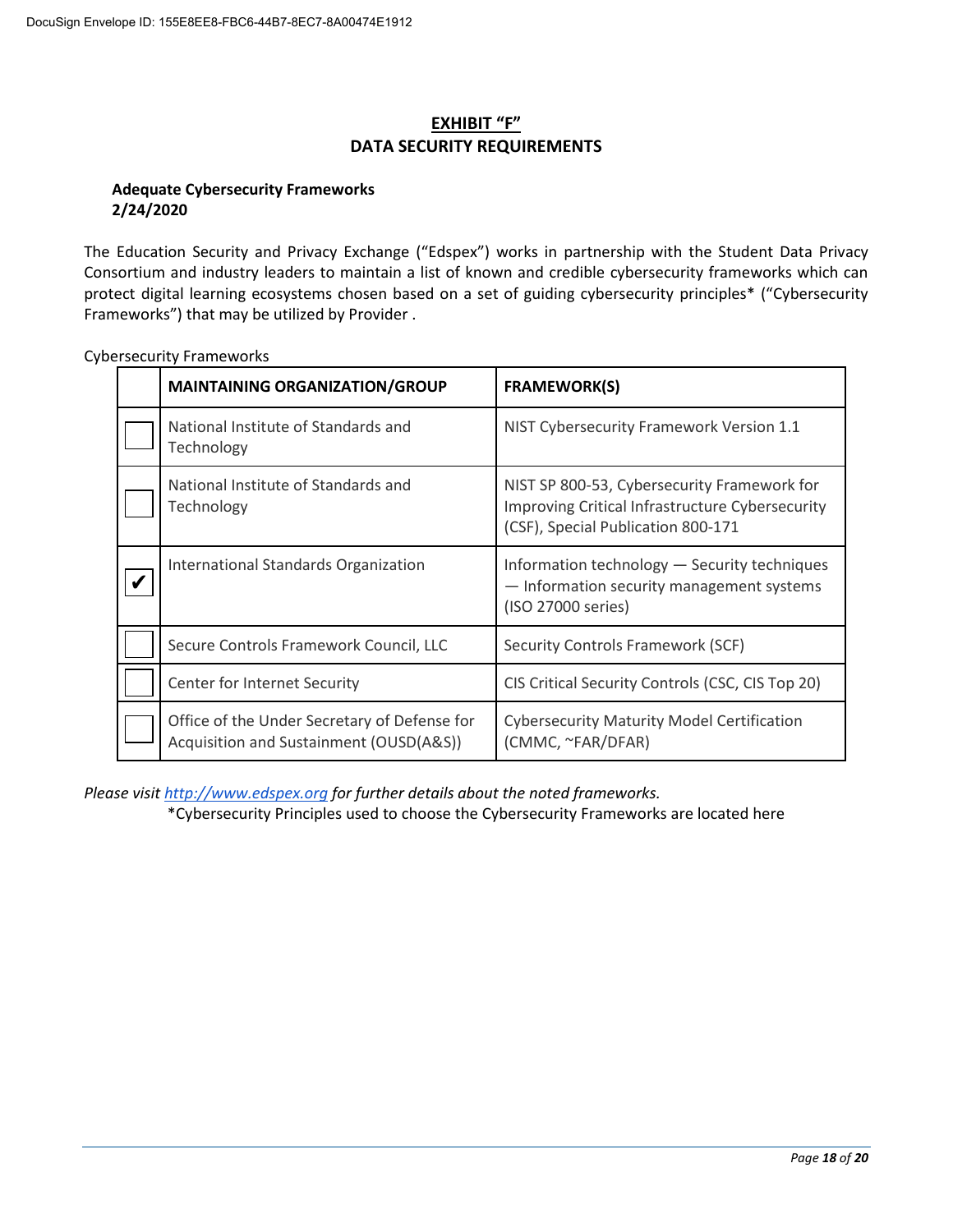# **EXHIBIT "G" Supplemental SDPC State Terms for [State]**

Version \_\_\_\_\_\_\_\_\_\_\_\_

 terms in addition to or different from the National Standard Clauses. The State Supplements will be written in a manner such that they will not be edited/updated by individual parties and will be posted on the SDPC website to provide the authoritative version of the terms. Any changes by LEAs or Providers will be made in amendment form [The State Supplement is an *optional* set of terms that will be generated on an as-needed basis in collaboration between the national SDPC legal working group and the State Consortia. The scope of these State Supplements will be to address any state specific data privacy statutes and their requirements to the extent that they require in an Exhibit (**Exhibit "H"** in this proposed structure).]

**[THIS PAGE HAS BEEN INTENTIONALLY LEFT BLANK]**